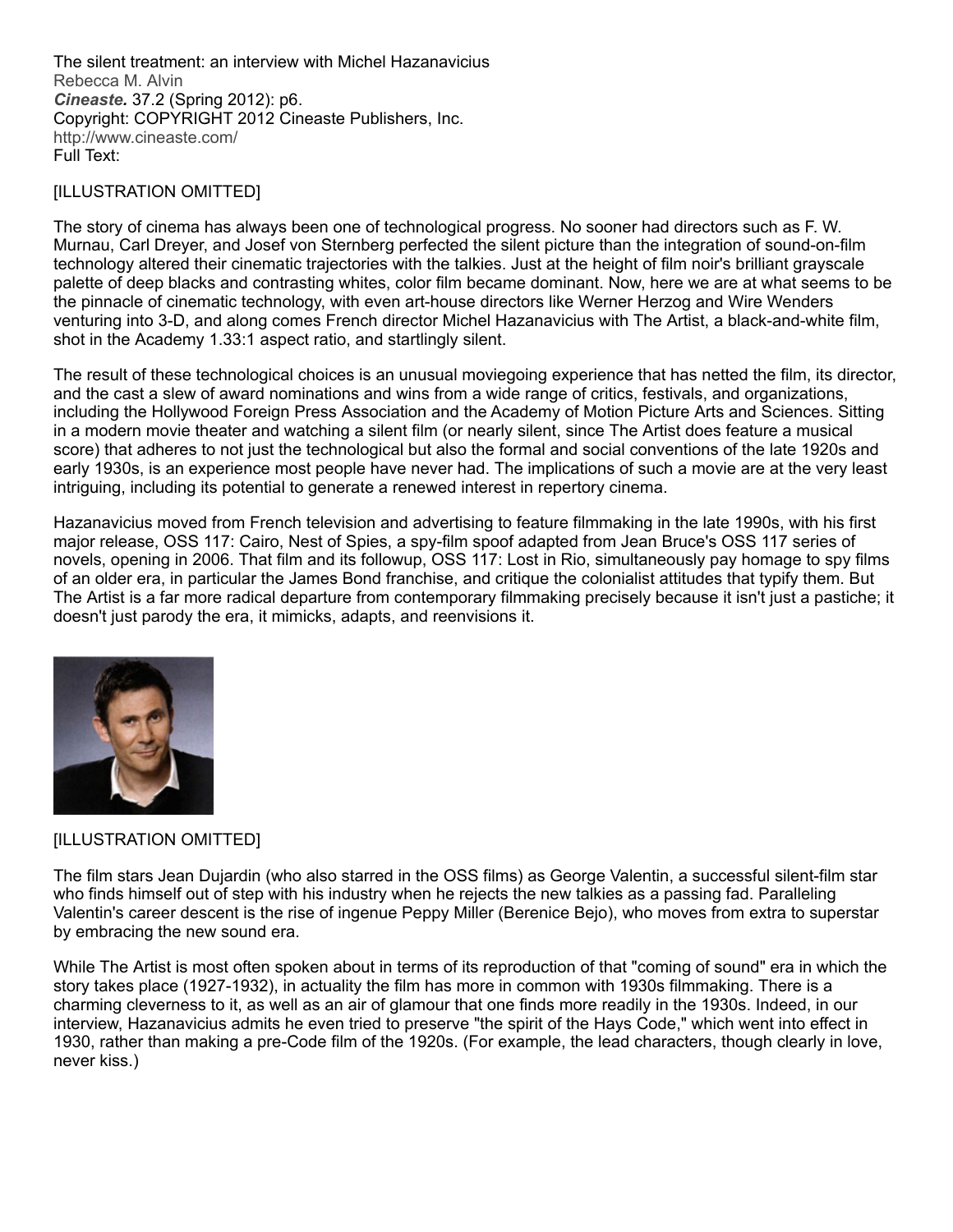

Although snubbed by the Oscars, Uggie, a Jack Russell Terrier, won the 2011 Palm Dog Award<br>for Best Canine Performance in The Artist.

The Artist is in some respects a film that could have been made in the late 1930s, with one foot in the imagecentric silent past and the other taking full advantage of advances in storytelling that came with the sound era. Hazanavicius essentially gives us his vision of where silent cinema might have ended up--its unrealized potential- had the talkies come later.

What's striking about the film, beyond the novelty of its "silence," is its cinematic strategy, rich in visual storytelling. Stairways, mirrors, windows, doorways--every image has a symbolic meaning embedded in it. In one scene, Valentin, having lost his fame and financial success, looks in a shop window, admiring a tuxedo jacket. His reflection in the window fits into the shirt and tie, revealing the character's desires without stating it in words. In the opening scene of the film, Valentin appears in a film within the film, with a sci-fi-type mechanism covering his head and ears, being tortured with electric shocks. The dialogue card has Valentin's character say, "I won't talk ... I won't say a word," serving both the plot of the film within the film and the theme of the film we are watching. This kind of classical metaphoric imagery requires greater commitment to a purely cinematic language, one clearly distinct from the language of theater or of the books from which so many films are adapted.

While the plot has echoes of Singin' in the Rain or even Sunset Boulevard, here we have something quite different. In those earlier films about the silent era, the stories are told within a contemporary filmmaking style that keeps us in the position of a modern audience looking back on a bygone era with a mixture of nostalgia and arrogance at having surpassed it--at least from a technological standpoint. In The Artist, Hazanavicius's approach puts us in a slightly different position. Our preconceptions about movies quickly fall away and we begin to respond to this silent movie, accepting it as no great aberration from what we are used to.

So accustomed to the silence do we become that when Valentin has a nightmare in which everyday sounds are actually heard, we are absolutely shocked. The mere sound of a glass being placed on a table, the ambiant sound of a room, these become unwelcome interlopers, disrupting our cinematic fantasy. The audience actually jumps at the first sound, and then every sound after it increases in its horrifying inappropriateness. We wonder why it is necessary to hear a glass on the table. Then, as we realize it is a nightmare, we also realize that, throughout the first third of the film, we have not needed to hear anything beyond the wonderful score (by Ludovic Bource). In essence, the crassness of sound reveals itself the way it must have to Rene Clair, who criticized this very type of sound usage in his 1929 essay, "The Art of Sound."

# [ILLUSTRATION OMITTED]

"We do not need to hear the sound of clapping if we can see the clapping hands," Clair wrote, as he mourned the loss of the silent cinema and decried the talkies for having "conquered the world of voices, but ... lost the world of dreams." With The Artist, Hazanavicius attempts to reclaim that world, if only for a brief moment.--Rebecca M. Alvin

Cineaste: I'm sure everybody's asked you this, but I'm curious why exactly you wanted to make a silent film. Was it for the technical challenge, or to pay homage to that era of filmmaking?

Michel Hazanavicius: Actually, the first attraction was for the format, not the story. The challenging aspects for me as a director were important and I was attracted by them. But also, as a moviegoer, I wanted to share that very specific experience of watching a silent movie. It's very special, very sensorial, to watch a silent movie; it doesn't work the same way that a normal talkie does. So I thought that, by making a modern silent movie, not screening Sunrise or another masterpiece from the silent era, this was something I could share and that people would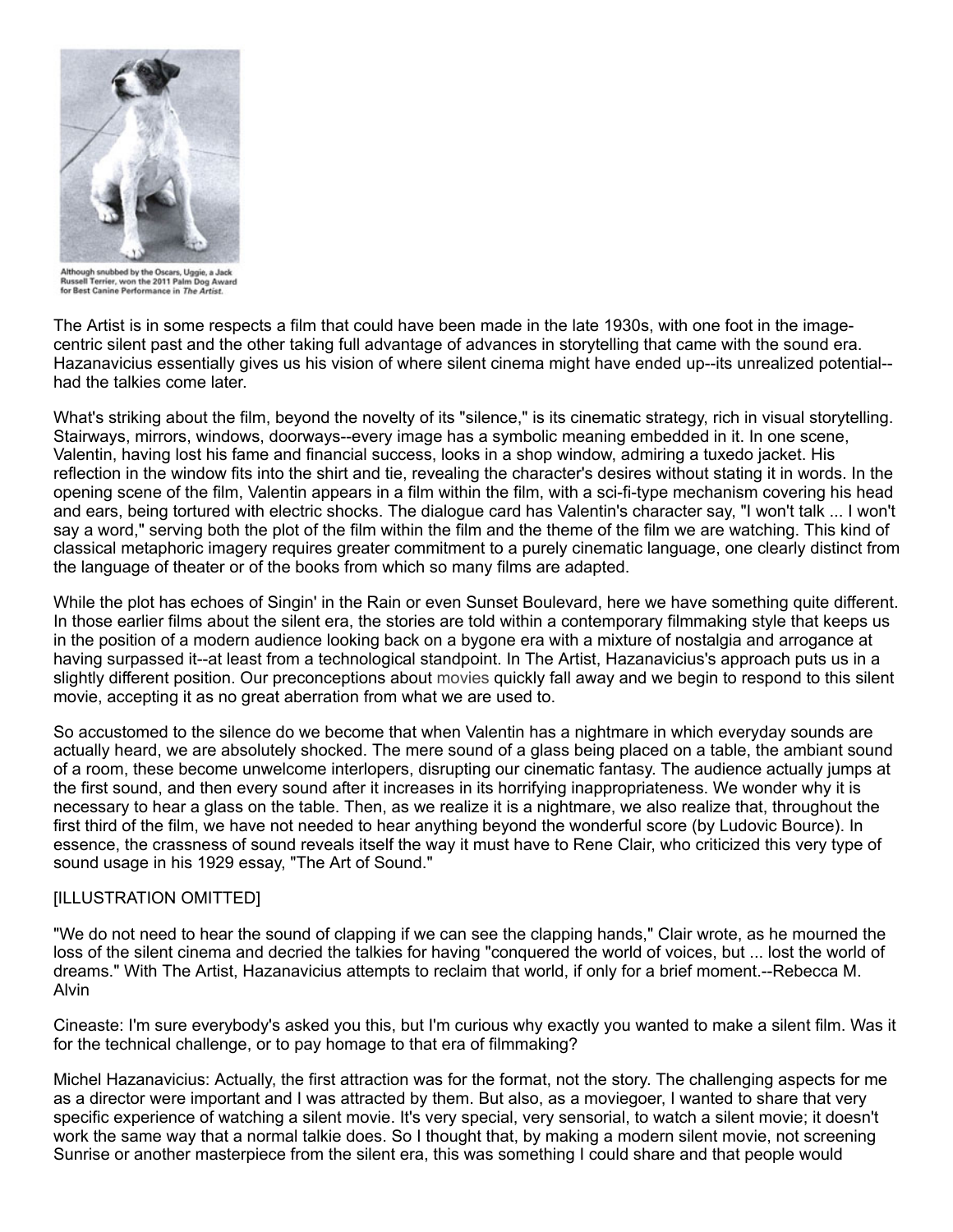appreciate. It's a fantasy for a lot of directors to make a silent movie because it's really the purest way to tell a story and it's specific to cinema. This is really what cinema is all about--telling a story with moving images.



Hollywood silent film star George Valentin (Jean Dujardin) encounters autograph seeker Peppy Miller<br>(Bérénice Bejo), soon to become a successful performer herself, in this scene from Michel Hazanavicius's The Artist.

Cineaste: Although many people who study film are familiar with the silent era, and love those films, a mainstream audience may not be very familiar with silent cinema. Did you do anything to make things easier for them?

Hazanavicius: Yeah, sure. I had several options for the script but, whenever I discussed my idea of making a silent movie, people always asked me, "Why do you want to make a silent movie?" I realized that people needed a justification for such a radical decision. That's why I decided to tell the story of a silent actor in the silent era, because it's easier to accept a silent movie if the subject is silent movies. If you tell the story of someone today who has nothing to do with silence, people will question themselves all during the movie, "Why is it silent?"

Cineaste: Even though it's "silent," sound conceptually is very important in the film and there are sequences that have sound, so how did you approach the sound design for your film?

Hazanavicius: Well, what makes the big difference here is that this movie knows it's silent. I know I'm making a silent movie when I could technically do something else. The audience knows it. That's a big difference because, during the Twenties, directors didn't make "silent movies," they made movies. They didn't have the option of sound. Sound is the antagonist in this movie, and I had to show it, so that's why there's that nightmare sequence. That sequence is very shocking for people, even though it's such a small thing, something so normal. I put the sound back in the movie in the last sequence, when he says, "With pleasure," because finally, with his feet, with his dancing, he has defeated his antagonist. I liked the idea of that last shot: it is exactly as described in the script. It's not a speech, just the normality of a set, and ending a silent film with the word "action."

Cineaste: When the "talkies" arrived, there were those who were very critical, who felt sound was a negative development, stunting the creative potential of the cinema. What do you think about that?

Hazanavicius: I think if only the talkies could have come about ten years after they did, that would have been great, because the last four years of the silent era produced a lot of really beautiful movies. If we had just had ten more years of silent cinema, we would have some more great masterpieces today, but we don't have them because the talkies arrived. Some directors became a bit lazy about creating images and changed the way they worked\* They changed the writing. I think it's good to have talkies. I'm very happy to have dialogue in movies, but something has been lost, and the utopia of using a universal language has been lost, as well. In a sense, I tried to make a movie that silent filmmakers might have made. I mean, it's not exactly that, because I had the benefit of eighty years of increased sophistication of the narrative.

[ILLUSTRATION OMITTED]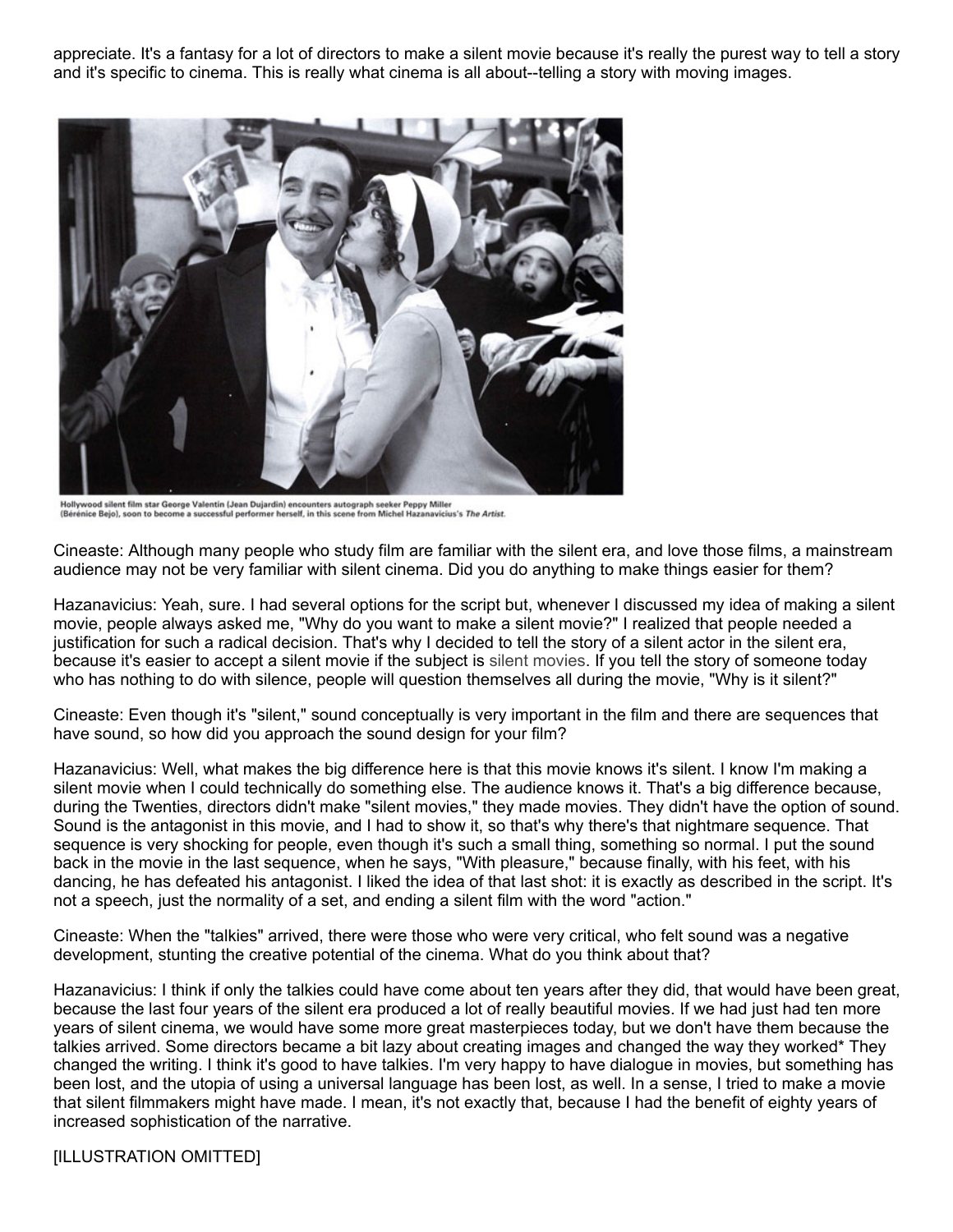Cineaste: Music also plays a big role in your film. Instead of using only a piano, however, you chose to use new music as well as music from different eras, like Bernard Hermann's love theme .from Vertigo. What was behind that decision?



Depressed about his fading career, Valentin (Jean Dujardin) spends time at home screening his previous films in this scene from Michel Hazanavicius's The Artist.

Hazanavicius: During that period--except for the Charlie Chaplin movies and Murnau's Tabu, because that film was made when sound came in, so Murnau really worked on the soundtrack-there was no music written for the movies themselves. When we see them now, I don't think the music is very good--it just helps to erase the reality of the theater. The way I wanted to use music was to make it much more modern, to emotionally complement the movie. Even when you hear the music for Chaplin's films, the themes are good, but it's not modern. You have perhaps four or five tracks, and they're always the same, a fox trot more or less, but it doesn't address every nuance and variation of the script. It's like wallpaper. I didn't want to do that. I wanted to be more precise.

#### [ILLUSTRATION OMITTED]

Cineaste: Writing for a silent film is different than for a modern film in that you cannot get too complicated with the storyline.



Although her own career in the early years of the sound era is on the rise, Peppy Miller<br>(Bérénice Bejo) is concerned about her former costar, George Valentin, in The Artist.

#### Hazanavicius: Yeah, exactly.

Cineaste: And yet, today's audiences expect a certain complexity to film narratives\* How did you strike that balance?

Hazanavicius: Well, first of all, I accepted that I had to write a simple story. I didn't try to be too complex or too complicated, but I had to find a balance, because if you look at even Sunrise, which is really a masterpiece, the story itself is very simple. But even if it's a simple story, you have to create some moments where people can experience emotions and pleasure, and to incorporate everything. The confusion, I think, is that even if our story is simple, the script is not simple. The script is actually very complex because it works with images. I tried to be a bit more complex than the simple stories of that era, but I didn't try to be too complex, because at a certain point you need dialogue. I didn't want to be complex just to be complex--that was not the purpose of the movie. I wanted to